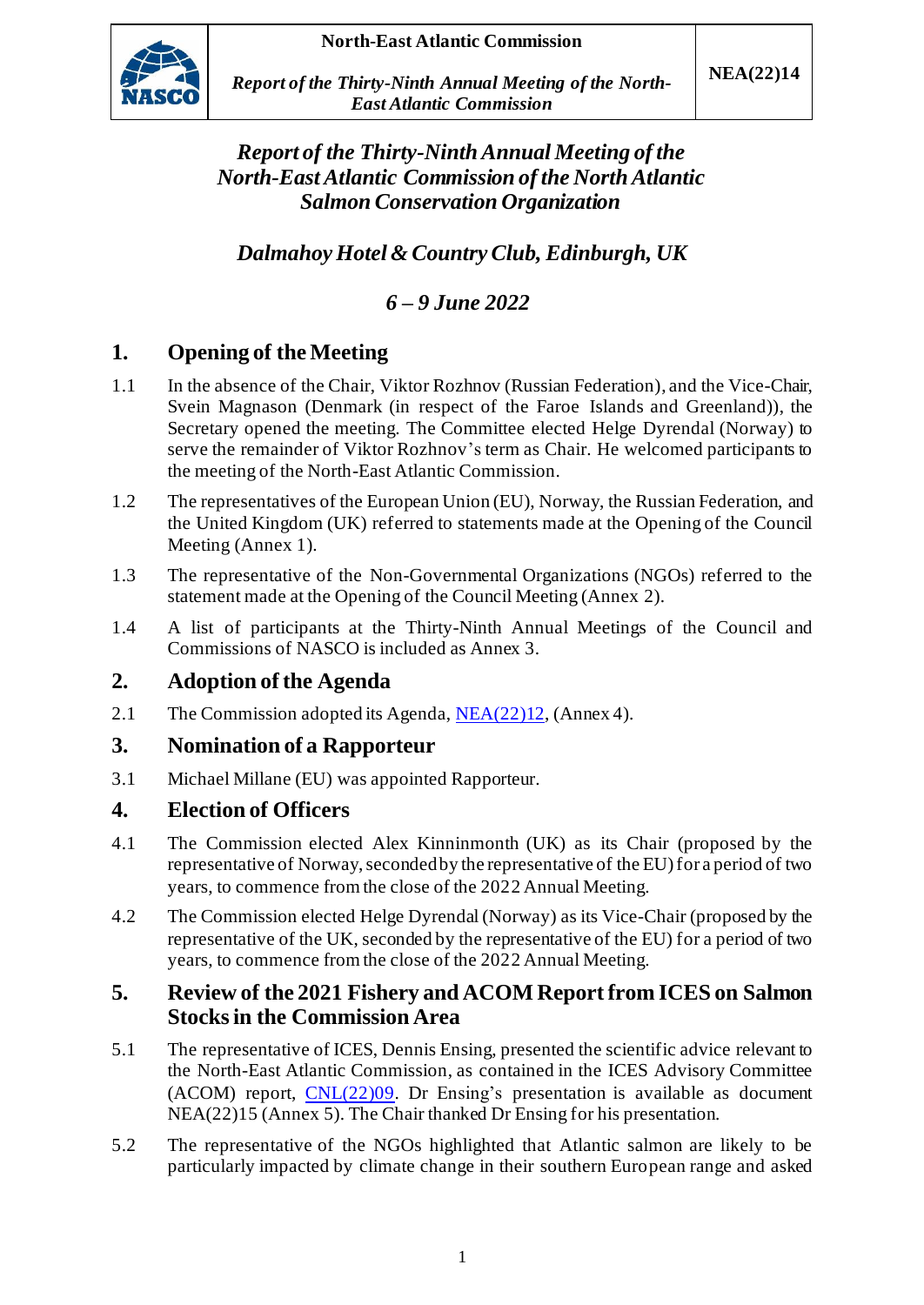why EU-Spain and EU-Portugal are not currently included in the ICES stock assessments for the Southern NEAC area. The representative of ICES informed him that neither jurisdiction has enough appropriate data yet for inclusion in the current assessment models and he encouraged both to work towards this, particularly in the context of the ongoing development of the life-cycle model which may be adopted by ICES to assess the status of Atlantic salmon stocks in future years.

## **6. Mixed-Stock Fisheries Conducted by Members of the Commission**

- 6.1 The Chair noted that under the Council's 'Action Plan for taking forward the recommendations of the External Performance Review and the review of the 'Next Steps' for NASCO', [CNL\(13\)38,](https://nasco.int/wp-content/uploads/2020/02/CNL_13_38.pdf) it was agreed that there should be an agenda item in each of the Commissions to allow for a focus on mixed-stock fisheries (MSFs).
- 6.2 The EU [\(NEA\(22\)07](https://nasco.int/wp-content/uploads/2022/06/NEA2207_Mixed-Stock-Fisheries-Tabled-by-the-European-Union.pdf)), Norway [\(NEA\(22\)05](https://nasco.int/wp-content/uploads/2022/04/NEA2205_Mixed-Stock-Fisheries-Tabled-by-Norway.pdf)), the Russian Federation [\(NEA\(22\)04rev\)](https://nasco.int/wp-content/uploads/2022/04/NEA2204rev_Mixed-Stock-Fisheries-Tabled-by-the-Russian-Federation.pdf) and the UK ( $NEA(22)06$ ) submitted papers providing information on MSFs, including a description of any MSFs still operating, the most recent catch data and any changes or developments in the management of MSFs to implement NASCO's agreements.
- 6.3 A 'Joint Statement on behalf of the EU and Norway regarding the Management of the Fisheries in the Teno Watercourse', [NEA\(22\)08,](https://nasco.int/wp-content/uploads/2022/05/NEA2208_Joint-Statement-on-behalf-of-the-EU-and-Norway-regarding-the-Management-of-the-Fisheries-in-the-Teno-Watercourse.pdf) was provided in advance of the Annual Meeting. This concerned the status of work implementing the bilateral agreement between Norway and EU-Finland on the fisheries in the Tana / Teno river, which include MSFs.
- 6.4 A representative of Norway outlined the declining status of Atlantic salmon stocks in the cross-border Tana / Teno river system shared with EU-Finland. He pointed out that many of the stocks no longer have a harvestable surplus and noted that, in response, Norway has now implemented a ban on salmon fishing there in 2022 as a conservation measure in waters under their jurisdiction. However, he noted that EU-Finland has not yet implemented such a ban in waters under their jurisdiction as agreed bilaterally in spring of this year. He expressed concern about the potential harm to the salmon caused by fishing from the Finnish shore and asked the EU when the ban on fishing in the waters of the river under Finland's jurisdiction will come into effect. In response, a representative of the EU informed the Commission that parliamentary procedures in Finland had delayed the timely implementation of the ban there. However, the process has been expedited and the enactment of such a ban is imminent once final legislative procedures are complete and is expected to be in place by the end of this week. A representative of the EU acknowledged Norway's good co-operation on the shared research and management initiatives undertaken in the Tana / Teno river in this regard and this was reciprocated by the representative of Norway.

# **7. Regulatory Measures**

7.1 The Chair reminded the Commission that in 2021 the Commission adopted a 'Decision Regarding the Salmon Fishery in Faroese Waters in 2021 / 2022, 2022 / 2023 and 2023 / 2024'[, NEA\(21\)16](https://nasco.int/wp-content/uploads/2021/06/NEA2116_Decision-regarding-the-salmon-fishery-in-Faroese-waters-1.pdf). Under this Decision, the Commission agreed:

> *'Not to set a quota for the salmon fishery in the Faroese Fisheries Zone for 2021 / 2022. This decision will also apply in 2022 / 2023 and 2023 / 2024 unless the application of the Framework of Indicators shows that a re-assessment is warranted. Denmark (in respect of the Faroe Islands and Greenland) retains the right to conduct a scientific research fishery in the Faroese Fishery Zone.'*

7.2 The Chair noted that in 2021, although the North-East Atlantic Commission agreed a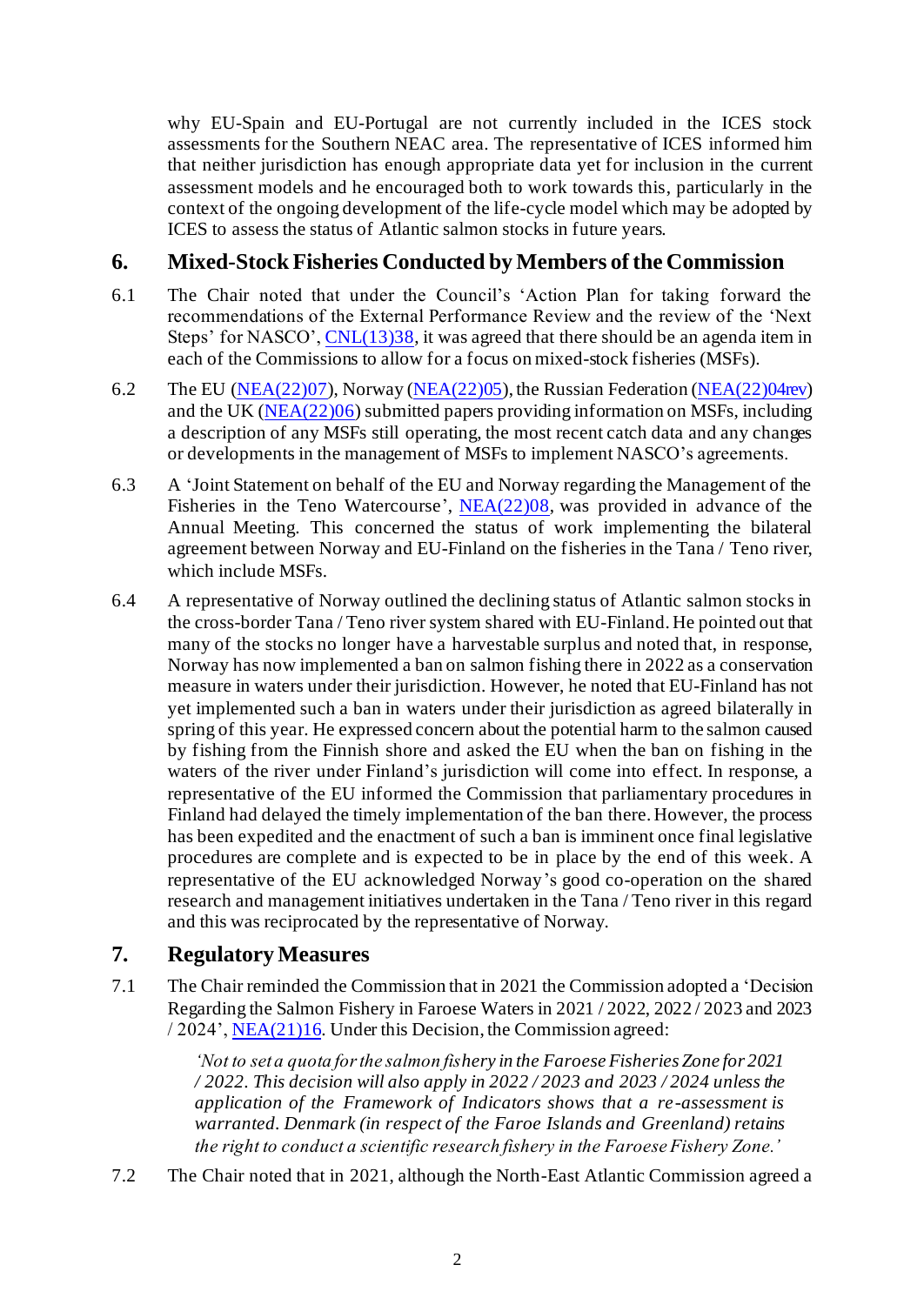multi-year decision, the West Greenland Commission had agreed a one year 'Interim Regulatory Measure for Fishing for Atlantic Salmon at West Greenland in 2021', [WGC\(21\)18.](https://nasco.int/wp-content/uploads/2021/06/WGC2118_Interim-Regulatory-Measure-for-Fishing-for-Atlantic-Salmon-at-West-Greenland-in-2021-1.pdf) Therefore, the Request for Scientific Advice from ICES[, CNL\(21\)14](https://nasco.int/wp-content/uploads/2021/08/CNL2114_Request-for-Scientific-Advice-from-ICES.pdf), was for a 'full assessment' for a three-year period for each Commission in the advice provided in 2022. This meant that there was no need for the Framework of Indicators to be run prior to the ICES Working Group on North Atlantic Salmon (WGNAS) meeting in 2022.

7.3 The Commission confirmed that the Decision[, NEA\(21\)16](https://nasco.int/wp-content/uploads/2021/06/NEA2116_Decision-regarding-the-salmon-fishery-in-Faroese-waters-1.pdf), would continue to apply in 2022 / 2023 and 2023 / 2024, given the advice from ICES.

#### **8. Risk of Transmission of** *Gyrodactylus salaris***in the Commission Area**

- 8.1 The Chair reminded the Commission that this Agenda item allows for information exchange and co-operation on monitoring, research and measures to prevent the spread of *G. salaris* and eradicate it if introduced. The Chair thanked the EU [\(NEA\(22\)11\)](https://nasco.int/wp-content/uploads/2022/06/NEA2211_Risk-of-Transmission-of-G.salaris-in-the-North-East-Atlantic-Commission-Area-Tabled-by-the-European-Union.pdf), Norway [\(NEA\(22\)09](https://nasco.int/wp-content/uploads/2022/05/NEA2209_G.-salaris-in-Norwegian-Rivers.pdf)) and the UK [\(NEA\(22\)10\)](https://nasco.int/wp-content/uploads/2022/06/NEA2210_G.salaris-Road-Map-Update-Tabled-by-UK-England-and-Wales.pdf) for their papers.
- 8.2 The Chair noted that in 2021, the Commission agreed that a two-day meeting of the Working Group on *G. salaris* should take place in 2022, at a time when a face-to-face meeting would be possible. The Working Group would have the same Terms of Reference as in 2021. He informed the Commission that, in consultation with the Chair of the Working Group, a face-to-face meeting was being planned for 26 – 27 October 2022, in Edinburgh.
- 8.3 A representative of Norway, Heidi Hansen, informed the Commission that a new method for combatting *G. salaris* was now ready for use after several years of testing. The use of monochloramine at very low concentrations could remove the parasite from salmon within a few days without having negative effects on the fish. In this regard, a large-scale experiment was carried out in the River Driva in 2021, the outcome of which was very promising. It is intended that this method would be used to combat *G. salaris* in two of the four infected rivers in the Driva region in 2022 and 2023. In addition, she informed the Commission that the parasite had been successfully eradicated after treatment in 39 of the 51 rivers infected with *G. salaris.* It is envisaged that if all the eradication measures implemented are successful, the number of infected rivers in Norway would be reduced to eight.

## **9. Presentation by Norway on the Issue of Pink Salmon in the Commission Area**

- 9.1 The Chair informed the Commission that Norway requested that a supplementary item be added to the Draft Agenda, on the Issue of Pink Salmon in the Commission Area. Mr Eirik Frøiland (Norway) made a presentation on this issue, NEA(22)16 (Annex 6).
- 9.2 Mr Frøiland presented updated information on the recent rapid increase in the occurrence and abundance of non-native pink salmon stocks in Norwegian rivers, and the potentially serious negative consequences for Atlantic salmon stocks. He noted that this increase from 2017 was sudden after many decades of low abundances since the species was introduced to the Barents region of Russia in the period 1956 – 2001. He further informed the Commission that Norway had already implemented measures to prevent reproduction in 2017, 2019 and 2021. These measures were not fully effective and Norway has planned to implement further and more extensive measures from 2023. He proposed that appropriate control measures should also be considered to suppress further spread in the wider North Atlantic region. The representative of Norway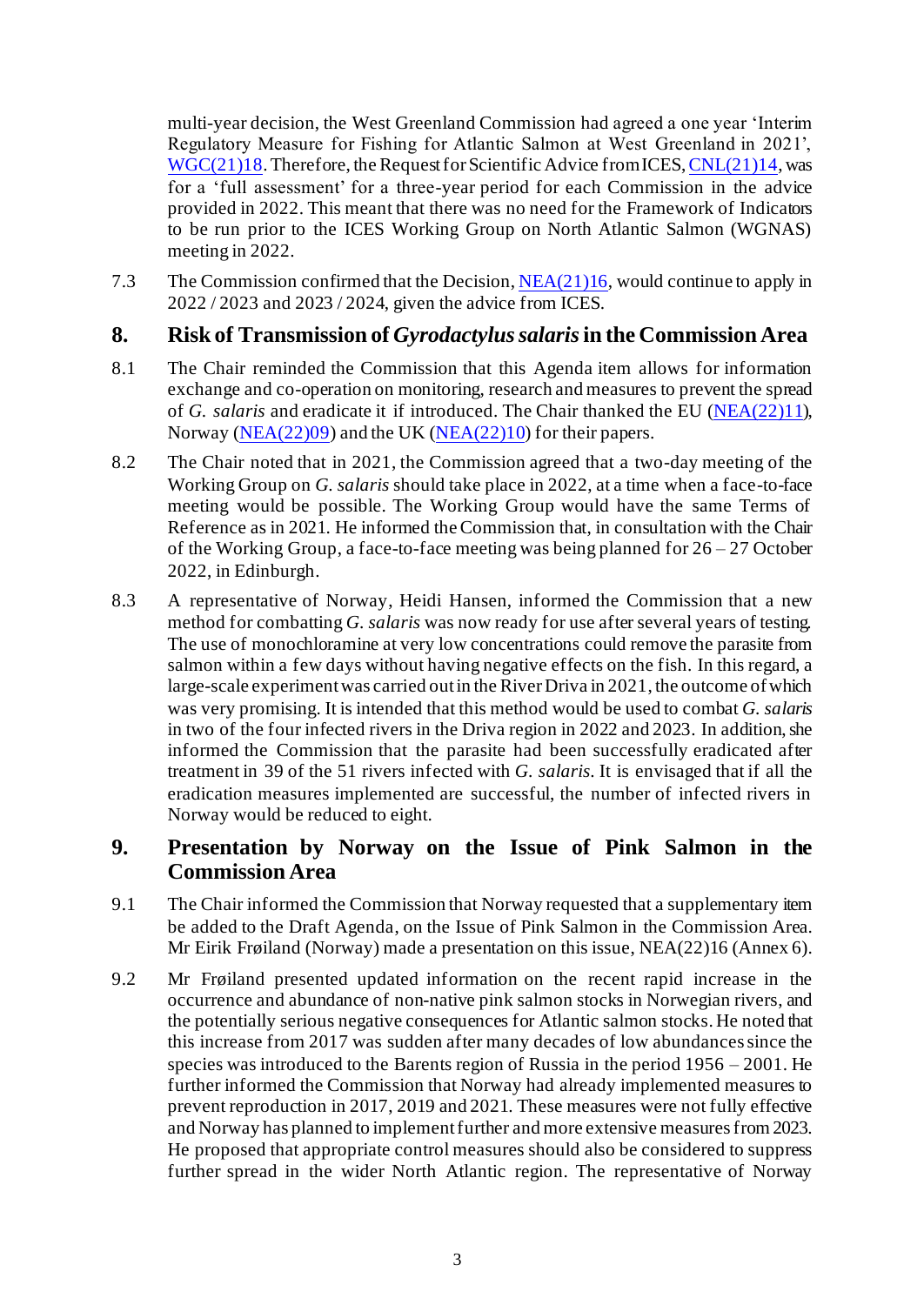informed the Commission that a document (a Draft Statement of the Council) outlining measures to address this issue was being formulated for consideration by the Council. The representative of the EU indicated his support to work with Norway in this regard. The representative of the UK thanked Norway for raising this important issue and Mr Frøiland for his informative presentation. She expressed the intention of the UK to collaborate to better understand and mitigate for the serious threats posed to Atlantic salmon. The representative of Norway thanked all Parties for being supportive and working collaboratively to formulate a Draft Statement to address issues of concern for consideration by the Council.

- 9.3 In response to a question from the representative of the EU, Mr Frøiland suggested that climate change may be one factor influencing the recent expansion in pink salmon stocks observed in Norwegian rivers. Warmer weather, increasingly experienced in the months of May and June, in association with warming ocean temperatures, may both positively contribute to increased survival of out-migrating smolts. However, he noted that overall there is very limited evidence currently available to clearly establish this.
- 9.4 In response to a question from the NGOs, Mr Frøiland stated that he considered that pink salmon eggs and juveniles are unlikely to be a significant food source for Atlantic salmon, but a range of co-occurring native fish species have been documented to consume them.
- 9.5 The representative of the NGOs informed the Commission that an international workshop on the emerging threats of pink salmon and red skin disease to Atlantic salmon will be hosted by the Atlantic Salmon Trust in Edinburgh on 28 and 29 June 2022.The workshop aims to collate existing information, highlight knowledge gaps and identify associated measures to protect Atlantic salmon from these threats.

## **10. Announcement of the Tag Return Incentive Scheme Prize**

- 10.1 The Chair announced that the winner of the North-East Atlantic Commission £1,000 prize in the NASCO Tag Return Incentive Scheme was Morten Trøbråten from Drøbak, Norway. The 73 cm (3.6 kg) female salmon was tagged from a bag-net at Agdenes at the mouth of the Trondheimsfjord on 5 June 2021 and captured by rod and line in the river Stjørdalselva on 20 June 2021.
- 10.2 The Chair offered congratulations to Mr Trøbråten on behalf of the Commission.

## **11. Recommendations to the Council on the Request to ICES for Scientific Advice**

11.1 The Commission agreed to defer the decision on the Request to ICES for Scientific Advice to the Council.

#### **12. Other Business**

12.1 The representative of the NGOs proposed that Denmark (in respect of the Faroe Islands and Greenland) should be acknowledged by the Commission for the conservation measures they have taken in the last few decades to better protect Atlantic salmon stocks, notably the Faroes Islands for suspending their mixed-stock fishery since 2000 and Greenland for significantly reducing their catch quota on historical levels. This was supported by all members of the Commission in attendance.

## **13. Date and Place of the Next Meeting**

13.1 The Commission agreed to hold its next Annual Meeting at the same time and place as